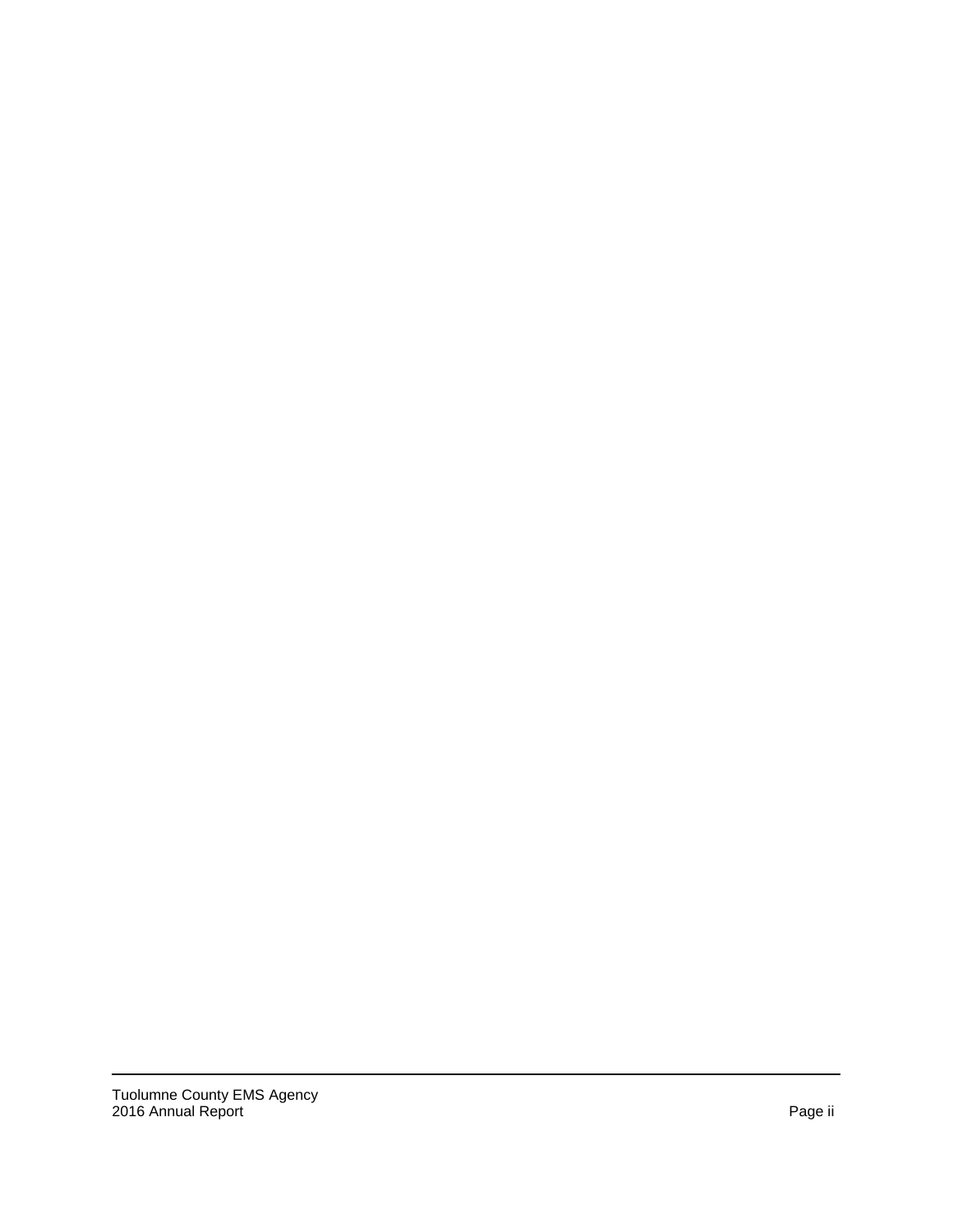# **Table of Contents**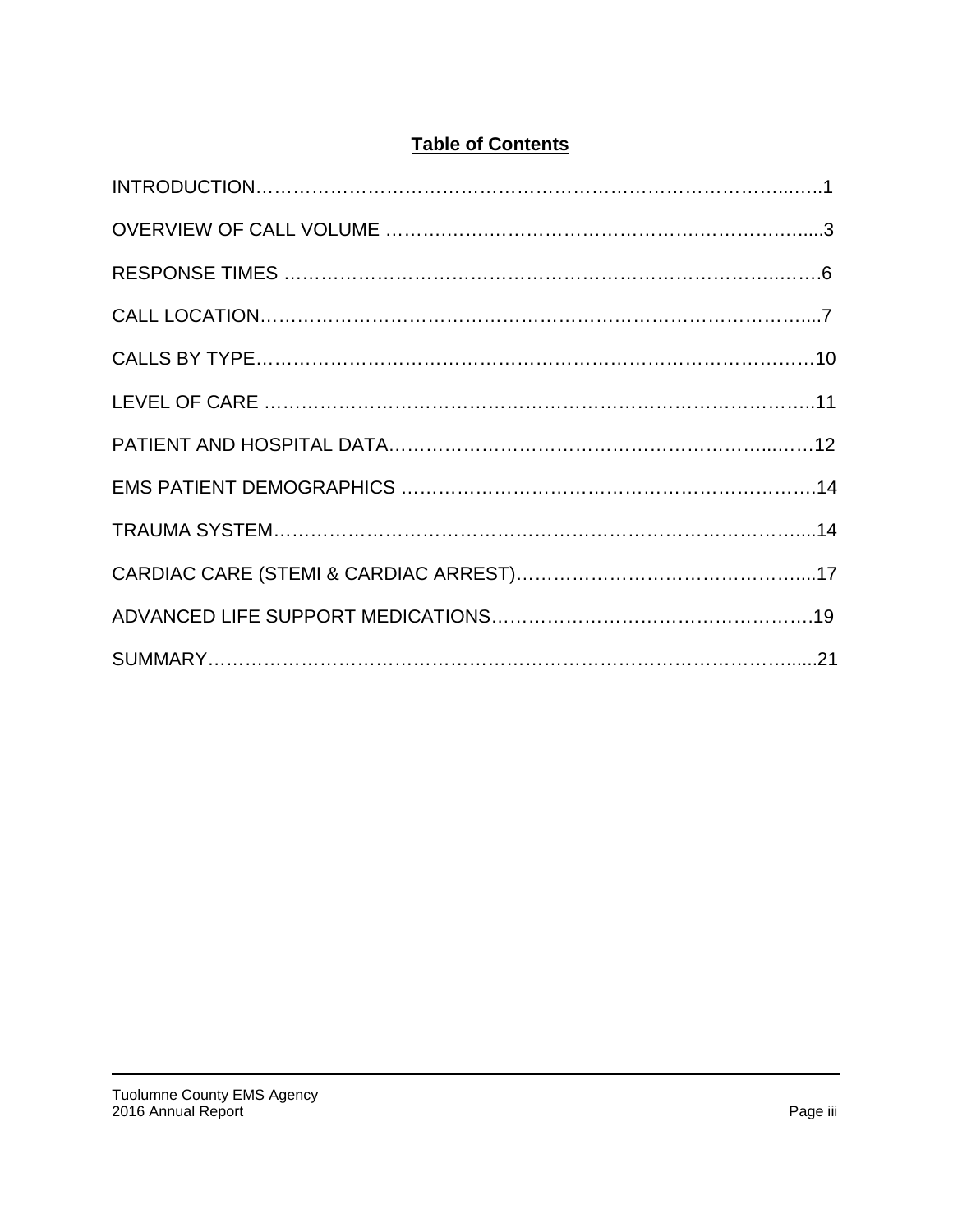# **INTRODUCTION**

The 2016 Annual Statistical Report compiles and condenses an entire year's worth of data about the Tuolumne County EMS system. The data included in this report is derived from pre-hospital patient care records (PCRs) completed by Tuolumne County Ambulance Service (TCAS) personnel, unless otherwise noted.

Since July 1, 1993, TCAS has collected PCR data using the software program EMS DataPro (EMSDP) provided for their use by the Tuolumne County EMS Agency (TCEMSA). Once entered in EMSDP, the data is submitted in an electronic format to the TCEMSA, where the data is imported into a central version of EMS DataPro. The TCEMSA then validates the data.

In September 2000, TCAS, with the assistance of the EMS agency, initiated a program for completing PCRs using EMS Outfielder (EMSOF). EMSOF provides immediate data availability for daily quality assurance/quality improvement reviews and imports patient billing information directly into the billing system used by TCAS.

The Tuolumne County Emergency Medical Services System is comprised of four 9-1-1 answering points including Tuolumne County Sheriff's Dispatch, City of Sonora Police Department Dispatch, CHP Dispatch (located in Merced County) and Mariposa County Sheriff's Dispatch.

- Ambulance dispatching is provided by the Tuolumne County Sheriff's Dispatch Center.
- BLS first response services are provided by Tuolumne County Fire Dept., Tuolumne City Fire Dist., Columbia College Fire Dept., Twain Harte Fire Dist., Columbia Fire Dist., Sonora City Fire Dept., Miwuk-Sugarpine Fire Dist., and the Groveland Fire Dist.
- U.S. Forest Service, Tuolumne County Sheriff's Search and Rescue, Don Pedro Recreation Agency, Dodge Ridge Ski Patrol provides specialized BLS response services.
- Tuolumne County Ambulance Service provides ALS service. Mercy Medical Transport from Mariposa County provides the Lake Don Pedro area ALS Ambulance service.
- PHI provides air ambulance services with day-to-day mutual aid from the California Highway Patrol (CHP) Air Operations Division, Mercy Air, CALSTAR and R.E.A.C.H. Air Ambulances.

In June 2003, grant funds were made available to TCEMSA for the purpose of purchasing and installing EMSystem communication software and related computer hardware for the emergency departments of Tuolumne General Hospital and Sonora Regional Medical Center (SRMC) and the EMS agency office. In early 2004, EMSystem linked Tuolumne County's EMS system with the other ten (10) counties of OES Region IV, enabling Tuolumne General Hospital (TGH), as the county's Disaster Control Facility, to view real-time emergency department availability when determining patient disbursement during a multi-casualty incident (MCI).

In 2004, The Tuolumne County Emergency Medical Services System developed and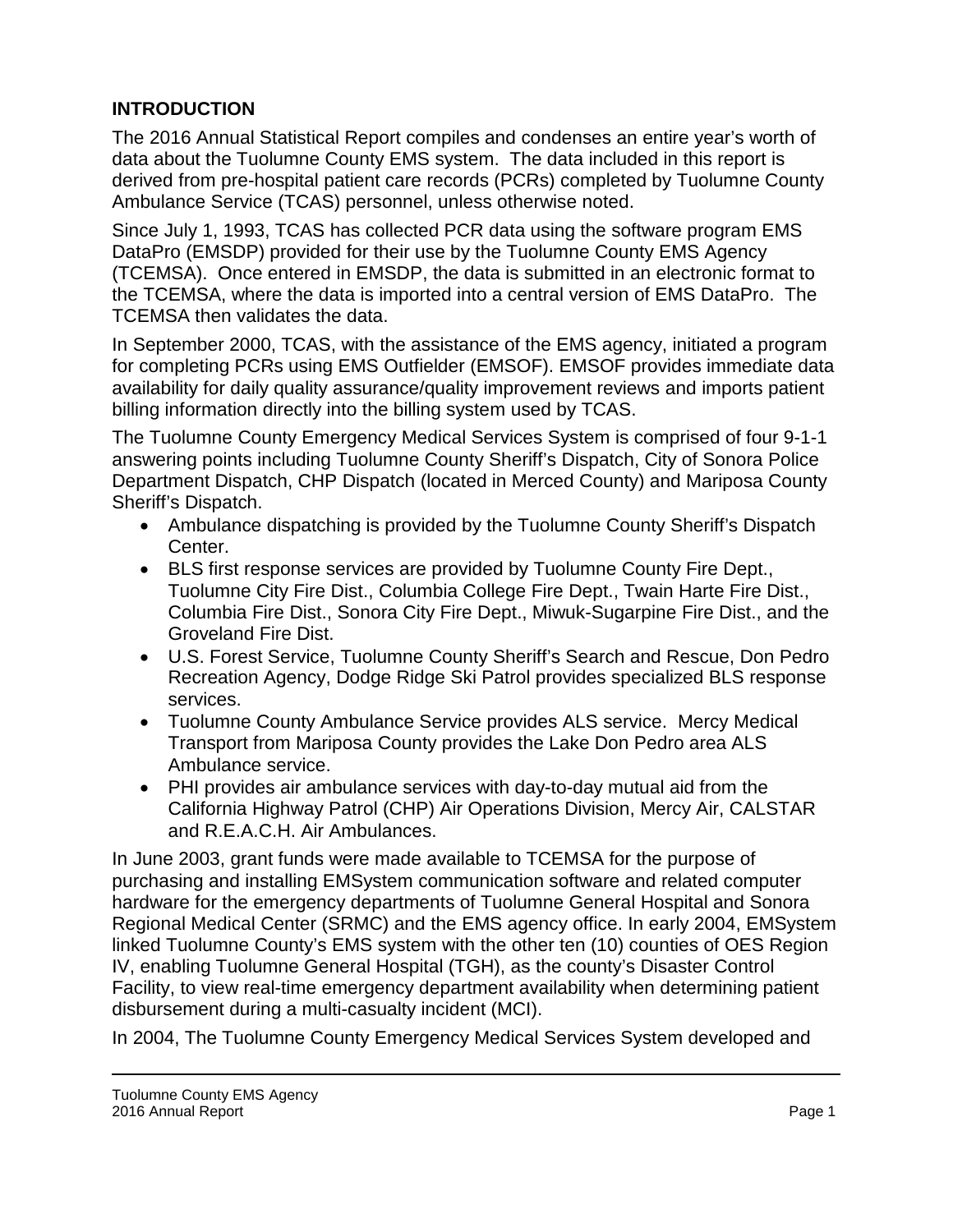implemented a Trauma Plan, in conjunction with Memorial Medical Center, Doctors Medical Center of Modesto, Mountain Valley, El Dorado County, Central California, Northern California, Sacramento County, and Santa Barbara County EMS Agencies. The Trauma Plan provides a framework that assures that the citizens and visitors of Tuolumne County receive comprehensive prehospital and hospital trauma care. Tuolumne County relies on Trauma Centers throughout Northern California for inhospital trauma care. Air Ambulances are used as the primary means of transportation for patients meeting Tuolumne County's major trauma patient criteria.

In July 2007, TGH closed leaving only one acute care hospital in Tuolumne County. SRMC assumed the duties of the county's Disaster Control Facility and Mountain Counties South Control Facility.

In 2008, EMSystem was expanded to include data elements for the Department of Health and Human Services HAvBED (Hospital Available Beds for Emergencies & Disasters). This capability allows for accurate and consistent polling of hospital resources nationwide.

In June of 2009, TCEMSA was instrumental in the development of the Central Regional Trauma Coordinating Committee (CRTCC), a twelve county regional committee. The purpose of the committee is to standardize and improve the provision of trauma care within the region. The CRTCC, working in coordination with four other CRTCCs throughout the State and the State EMS Authority to build a strong, cohesive statewide trauma system.

In 2010, Tuolumne County EMS implemented an S-T Elevation Myocardial Infarction (STEMI) triage policy. This allows Paramedics in the field to transport, usually by air ambulance, a patient experiencing a serious cardiac event to be transported directly to a hospital capable of Percutaneous Coronary Intervention (PCI). Decreasing the time from the recognition of a STEMI to PCI greatly decreases the injury to the cardiac muscle and increases the survival rate of these patients.

In September of 2011, Tuolumne County adopted the CRTCC Trauma Triage Criteria. This criteria is based on the Centers for Disease Control (CDC) trauma triage guidelines.

In February 2015, Dr. Todd Stolp retired, leaving both the Public Health Officer and EMS Medical Director positions vacant. Due to the increasing complexities of Public Health and EMS Systems it was decided that the bifurcation Public Health Officer and EMS Medical Director duties would best serve the County of Tuolumne. Dr. Liza Ortiz was hired as the Public Health Officer and Dr. Kimberly Freeman contracted with the County of Tuolumne as the EMS Medical Director.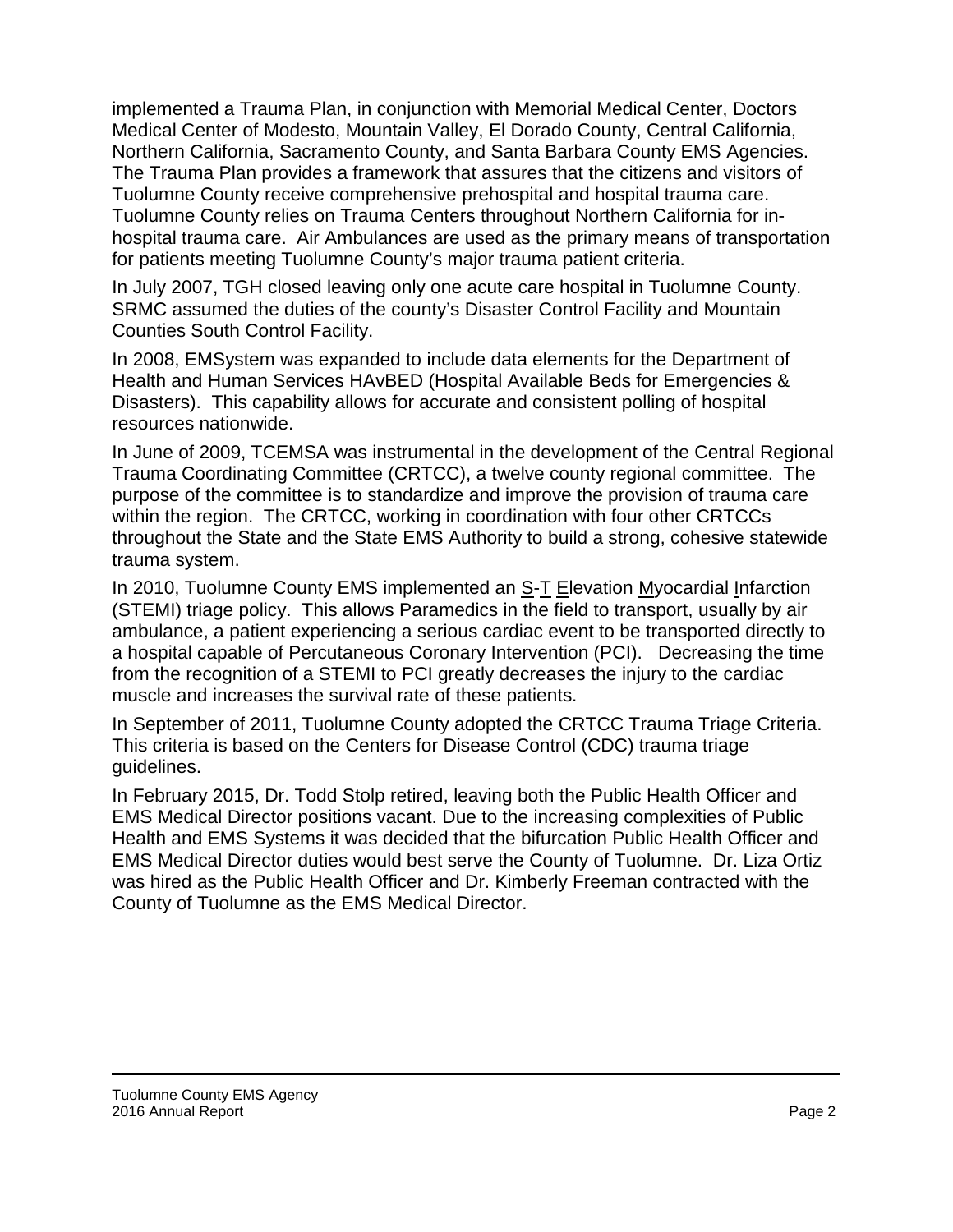### **OVERVIEW OF CALL VOLUME**

As illustrated in the graphs below, unless otherwise specified EMS requests include both scene and transfer call types.



# **2016 Calls by Month**

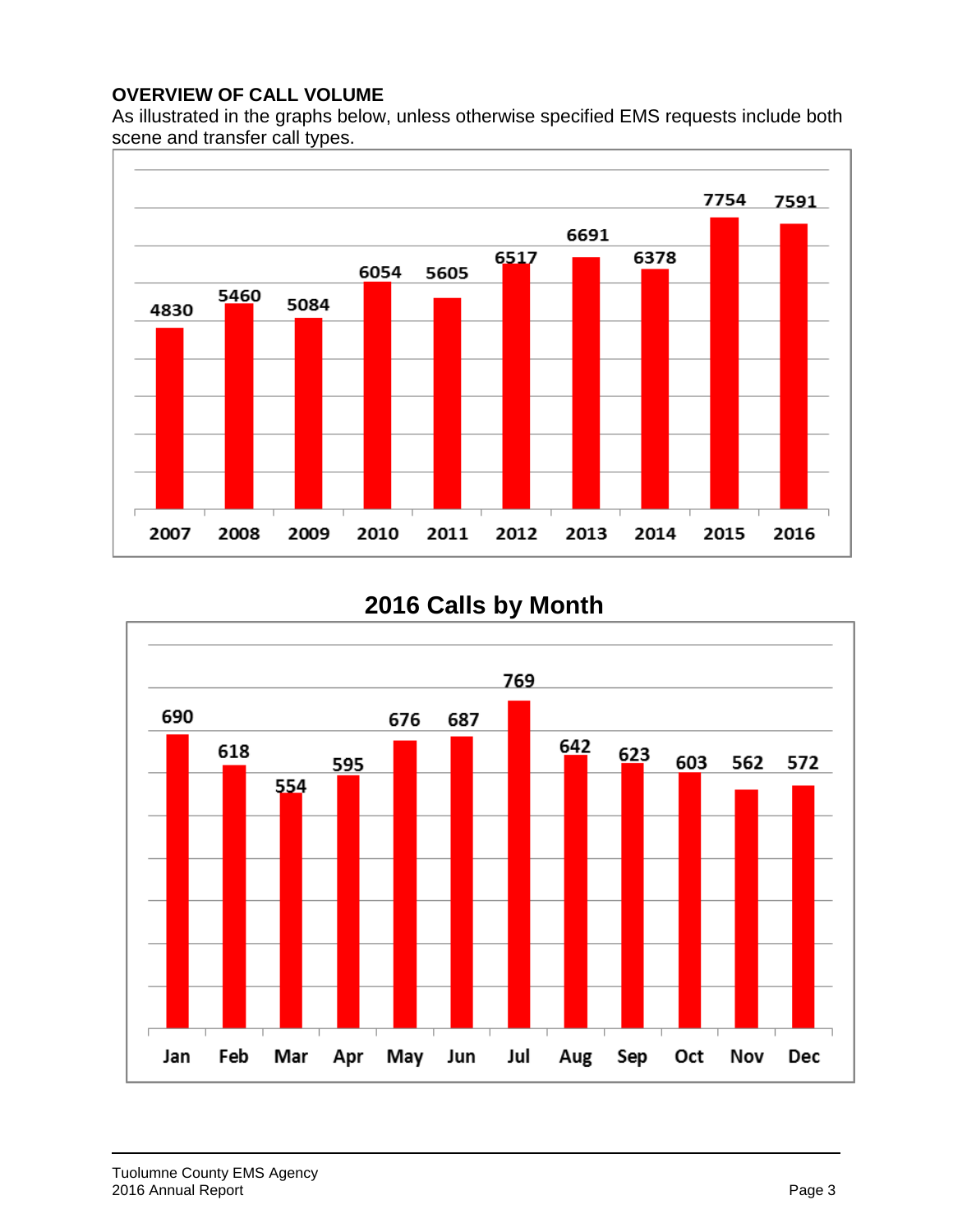#### **2016 Calls by Station**



As illustrated above, Station 10 responded to the majority of all EMS requests.

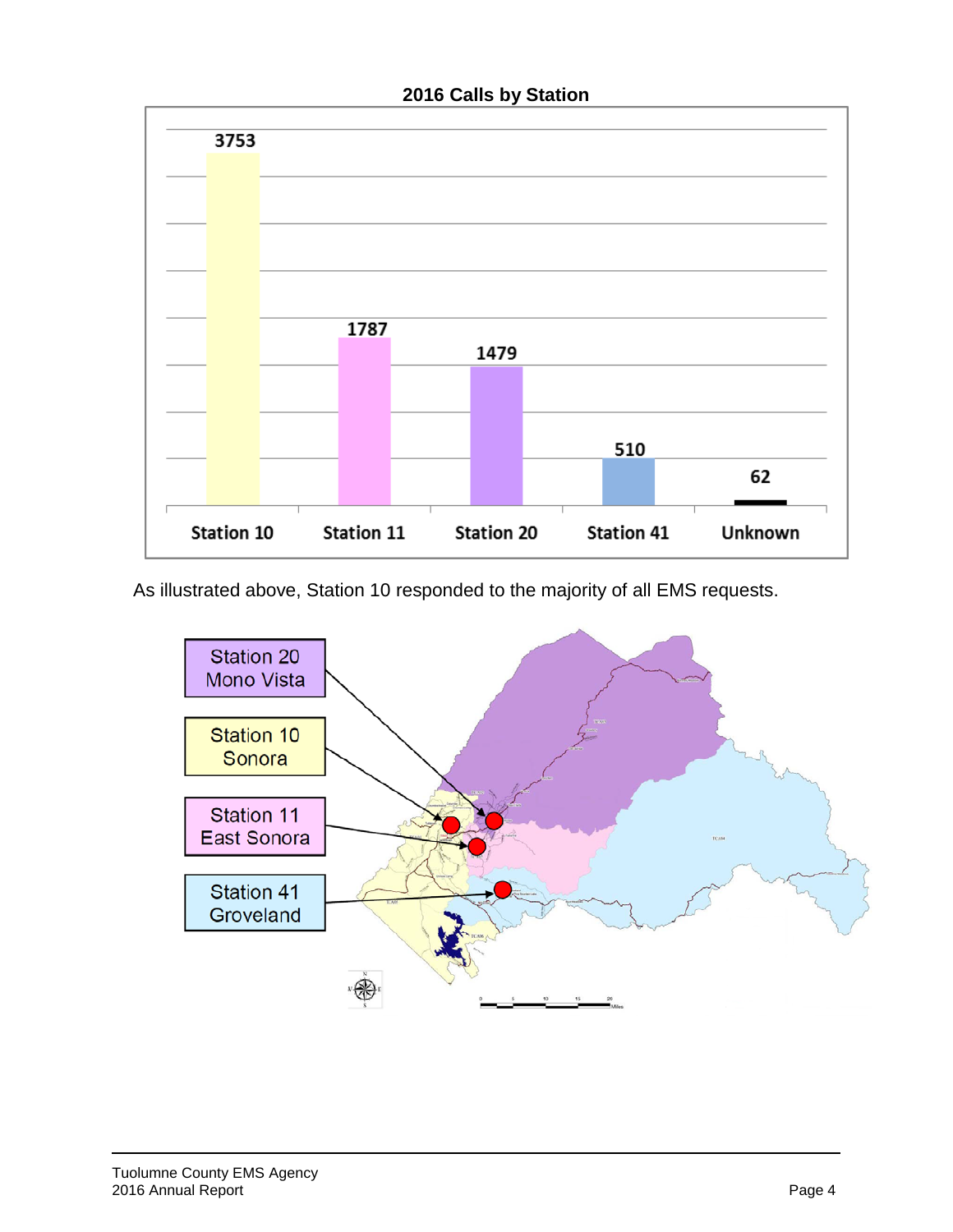

A breakdown of requests by day and time of day shows that call volumes may vary widely during the week, with the highest volumes on Mondays, Wednesdays and Fridays.



#### **2016 Calls by Days of the Week**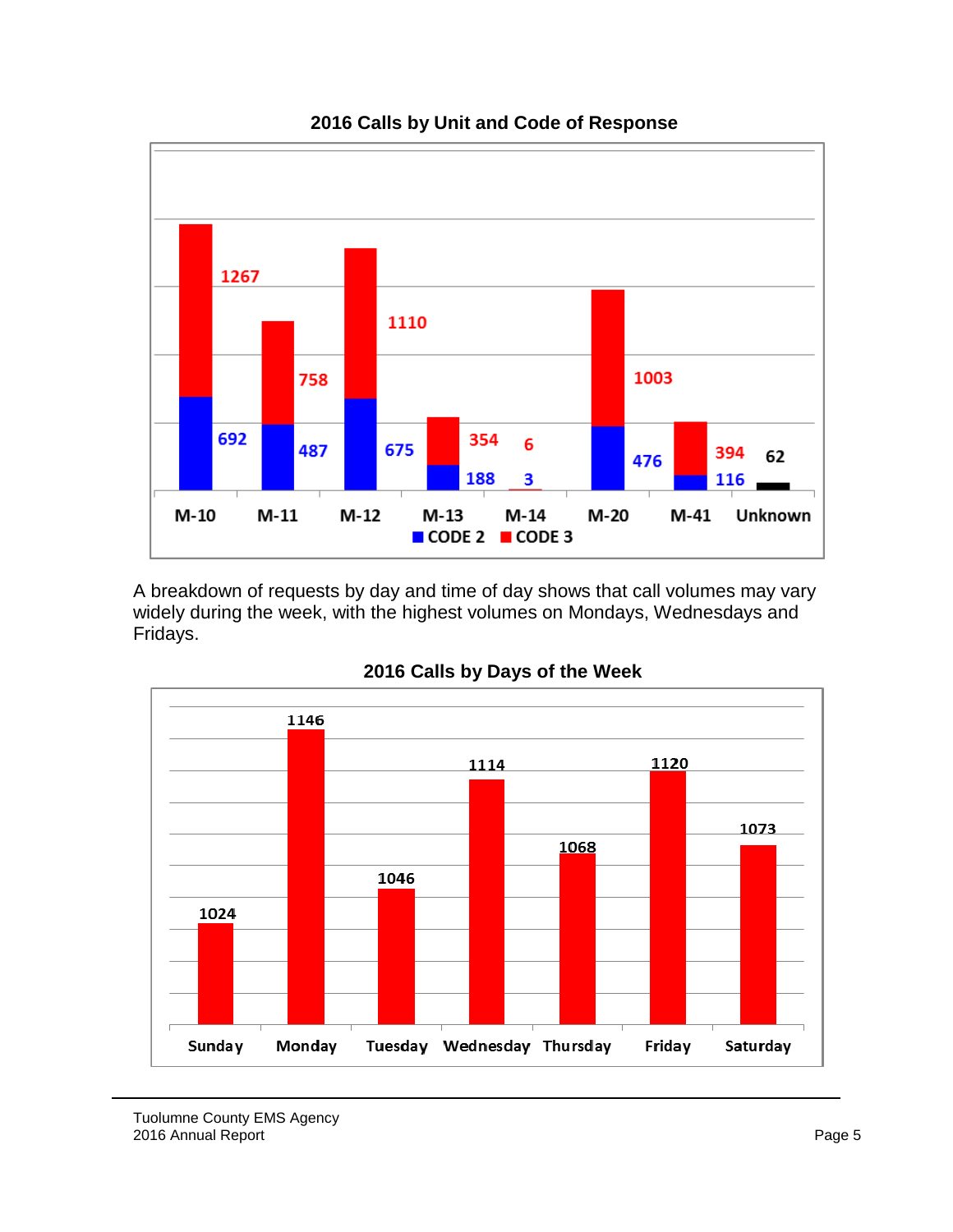

**2016 Calls by Time of Day**

## **Response Times**

The California Emergency Medical Services Authority (EMSA) has established recommended guidelines for Code 3 response time standards to EMS requests, based on population density. Although the validity of these response time guidelines has been called into question, the EMSA recommends that EMS responses meet these response time guidelines at least 90% of the time.

|                   | <b>BLS 1<sup>st</sup> Response</b> | <b>ALS Ambulance</b> |  |
|-------------------|------------------------------------|----------------------|--|
| Urban             | 5 minutes                          | 8 minutes            |  |
| <b>Suburban</b>   | 15 minutes                         | 20 minutes           |  |
| <b>Rural</b>      | 15 minutes                         | 20 minutes           |  |
| <b>Wilderness</b> | ASAP                               | ASAP                 |  |

*Urban* = 101 to 500 people per mile *Suburban* = 51 to 100 people per mile *Rural* = 7 to 50 people per mile *Wilderness* = less than 7 people per mile *SCC* = Sierra Conservation Center (secured facilities may be exempted from response time requirements)

|                 | <b>Urban</b>    | <b>Suburban</b> | <b>Rural</b>    | <b>SCC</b> | <b>Wilderness</b> |
|-----------------|-----------------|-----------------|-----------------|------------|-------------------|
| Minimum:        | $0 \text{ min}$ | $0 \text{ min}$ | $0 \text{ min}$ | 4 min      | 1 min             |
| <b>Maximum:</b> | 53 min          | 81 min          | 48 min          | 33 min     | 72 min            |
| Average:        | 6.46 min        | 10.54 min       | 18.65 min       | 19.08 min  | 27.66 min         |
| <b>90 %ile:</b> | $11$ min        | $17$ min        | <b>34 min</b>   | $25$ min   | 45 min            |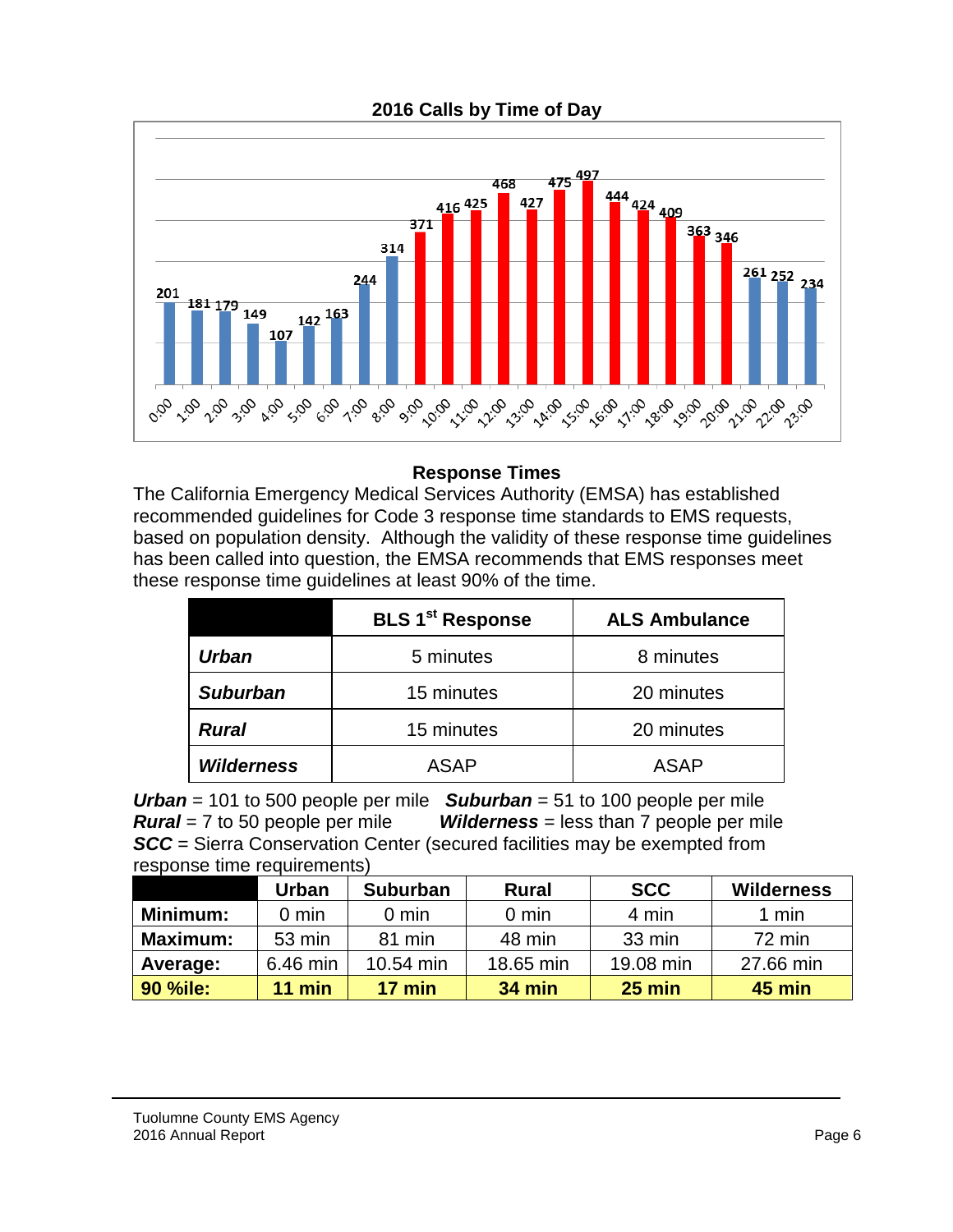# **CALL LOCATION**

The breakdown of EMS requests by location reveals that the majority (77%) of requests occur in the suburban areas of Tuolumne County, where the majority of Tuolumne County residents live.



**2016 Mutual Aid Responses by Tuolumne County Ambulance**

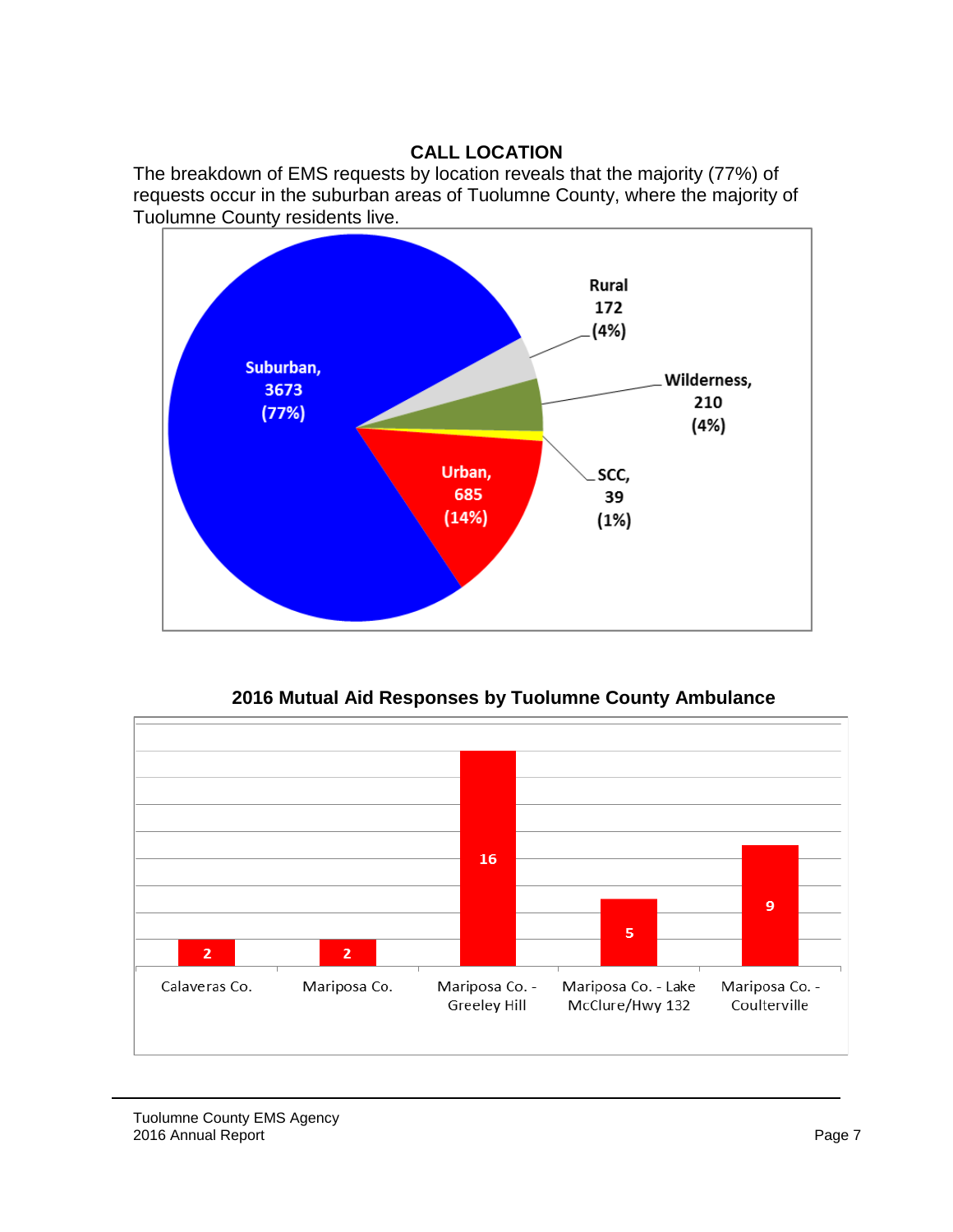

# **2016 Calls by Map Zone Chart #1**



## **2016 Calls by Map Zone Chart #2**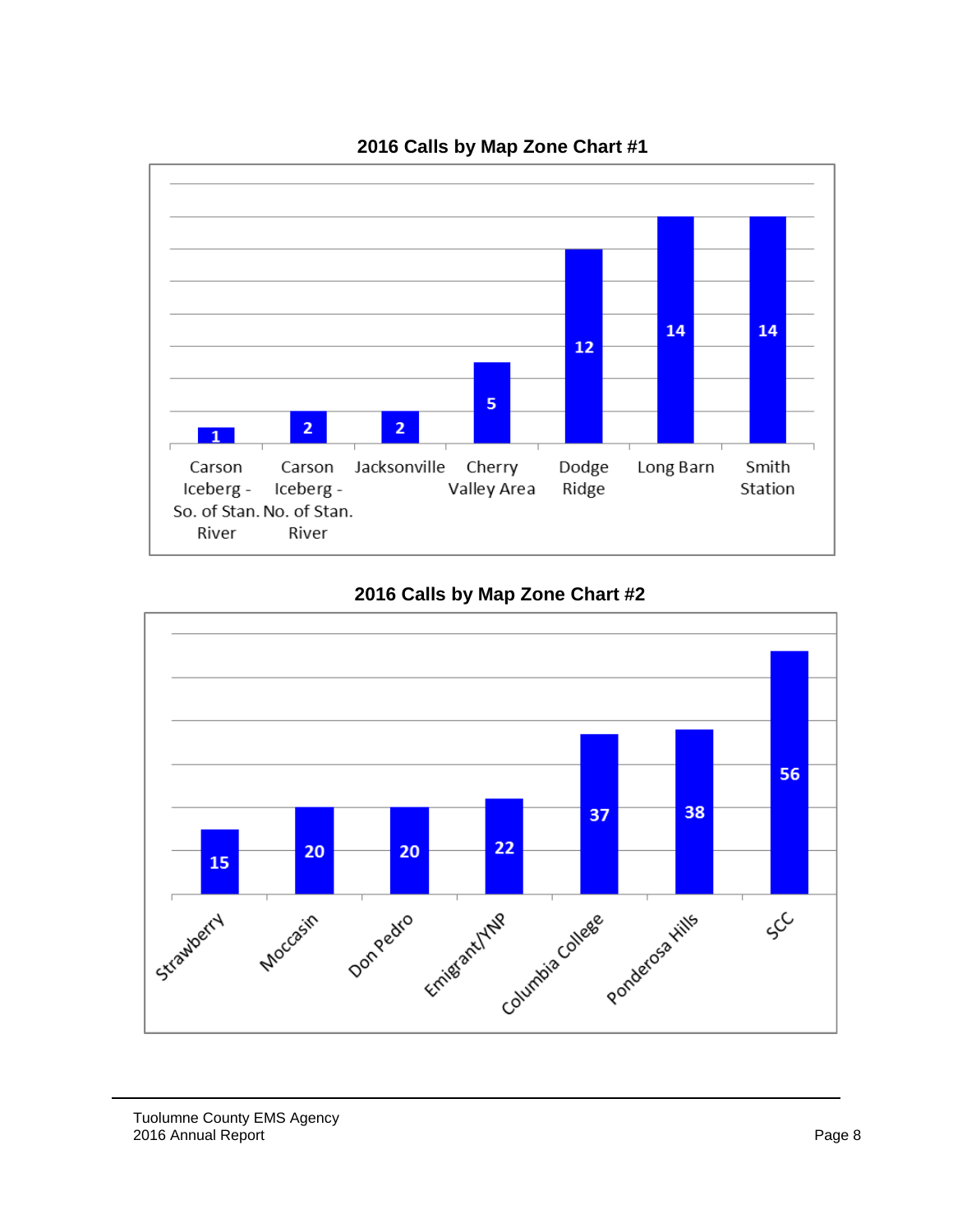

# **2016 Calls by Map Zone Chart #3**

# **2016 Calls by Map Zone Chart #4**

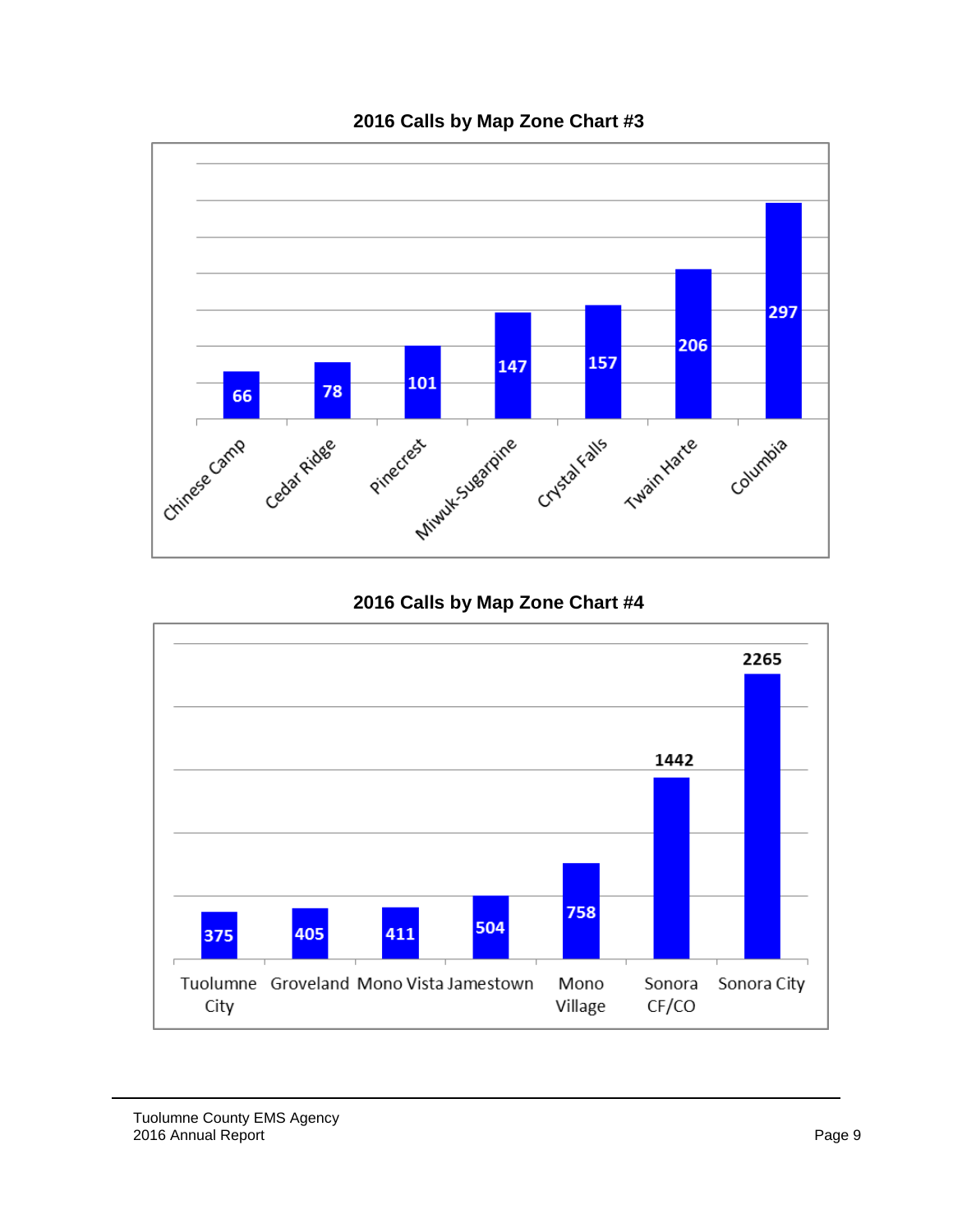| 2016 Calls by Scene Description    |    |                                     |      |
|------------------------------------|----|-------------------------------------|------|
| <b>Greenley Primary Care</b>       | 1  | School                              | 47   |
| Snow-Play Area                     | 1  | Hotel/Motel                         | 59   |
| Swimming pool                      | 2  | <b>Sierra Conservation Center</b>   | 60   |
| Ranch/Agricultural                 | 3  | <b>Government Building</b>          | 62   |
| <b>EMS Rendezvous/LZ</b>           | 3  | Indian Rock Prompt Care             | 70   |
| <b>Tuolumne Clinic</b>             | 4  | Other SNF not listed                | 85   |
| Sonora Imaging                     | 4  | Bar/Restaurant                      | 87   |
| Other hospital not listed          | 5  | <b>Other Clinic/Doctor's Office</b> | 93   |
| Industrial/Manufacturing           | 7  | Casa Viejo                          | 107  |
| Lake Don Pedro                     | 9  | <b>Black Oak Casino</b>             | 113  |
| <b>Groveland Clinic</b>            | 9  | Oak Terrance Memory Care            | 143  |
| <b>Tuolumne County Jail</b>        | 13 | <b>Skyline Place</b>                | 146  |
| <b>National Forest</b>             | 15 | <b>City Street</b>                  | 147  |
| Church                             | 17 | Other                               | 147  |
| <b>Group Camp/Outdoor Facility</b> | 19 | <b>Avalon Health Care</b>           | 192  |
| Dodge Ridge                        | 21 | <b>Office Business</b>              | 253  |
| <b>Board and Care Facility</b>     | 25 | Highway (108, 132, 120, 49)         | 316  |
| Park/Ball Field                    | 26 | <b>County Road</b>                  | 321  |
| <b>Other Waterway</b>              | 27 | <b>SRMC</b>                         | 1341 |
| Campground                         | 33 | Residence                           | 3439 |
| Chicken Ranch Bingo                | 36 |                                     |      |

# **Calls by Type**

In 2016, scene emergencies accounted for 82% of the total EMS requests for service. Transfers make up the remaining 18% of EMS requests for services.

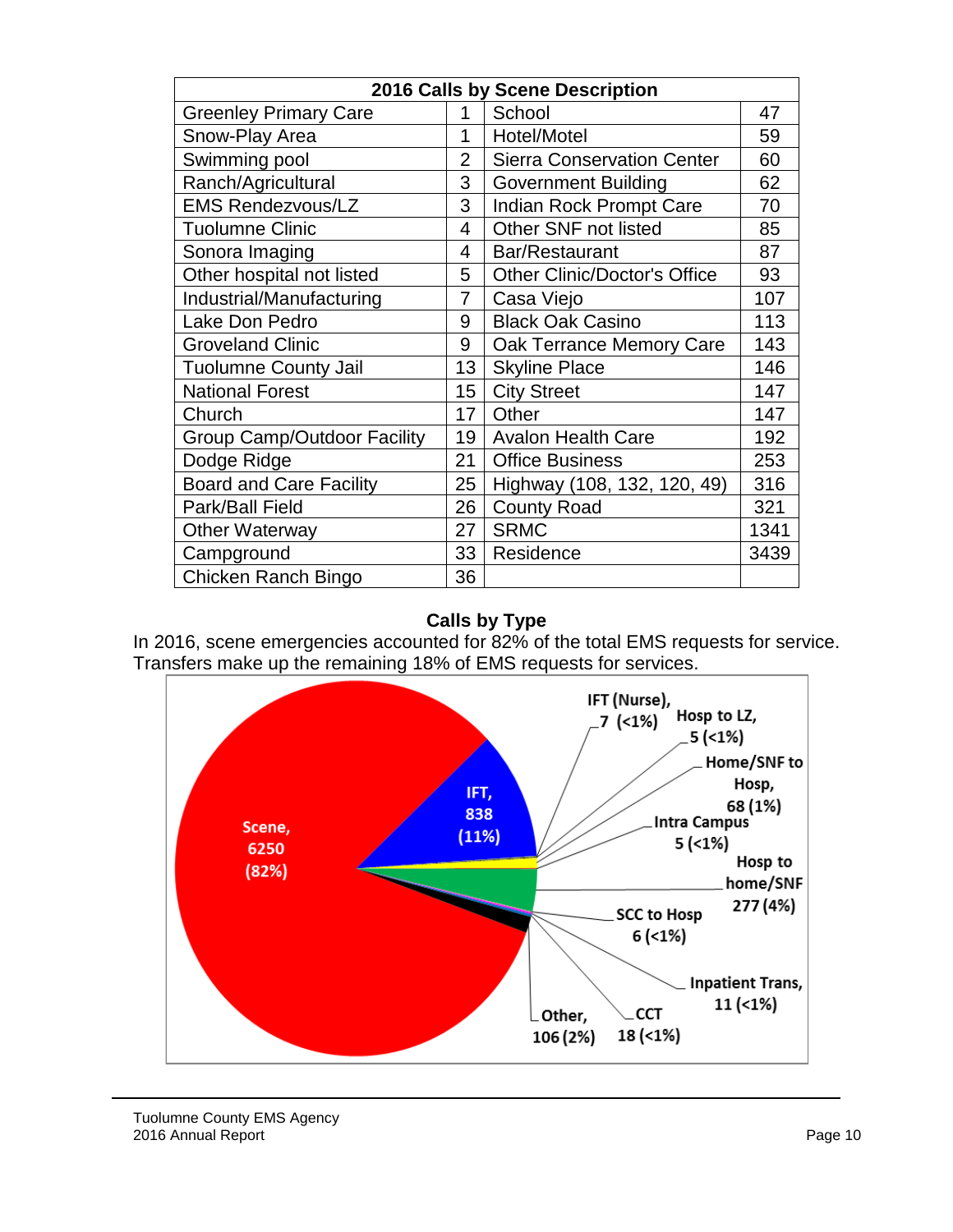#### **Level of Care**

69% of all requests for service resulted in the delivery of advanced life support (ALS) procedures and/or medications administered to the patient. No Patient Contact includes calls that were cancelled enroute and "Other".



### **2016 Calls by Call Disposition**

| Transport by another Amb                  | $5 (< 1\%)$  | Pt Released from Scene        | 162 (2%)   |
|-------------------------------------------|--------------|-------------------------------|------------|
| <b>Transport to Other Location</b>        | $16$ (<1%)   | No Pt Contact Made            | 166 (2%)   |
| <b>Transport to Non-Hosp Med Facility</b> | $27$ (<1%)   | <b>Call Cancelled Enroute</b> | 249 (3%)   |
| Unknown                                   | $31 (< 1\%)$ | Transport to a SNF            | 255 (3%)   |
| <b>Transport to Rendezvous Point</b>      | 93 (1%)      | Transport to Hosp (non-ED)    | 277 (4%)   |
| <b>Transport Residence</b>                | 98 (1%)      | <b>Refused AMA</b>            | 577 (8%)   |
| Dead On Scene                             | 104 (1%)     | Transport to ED               | 5383 (71%) |
| Other                                     | 148 (2%)     |                               |            |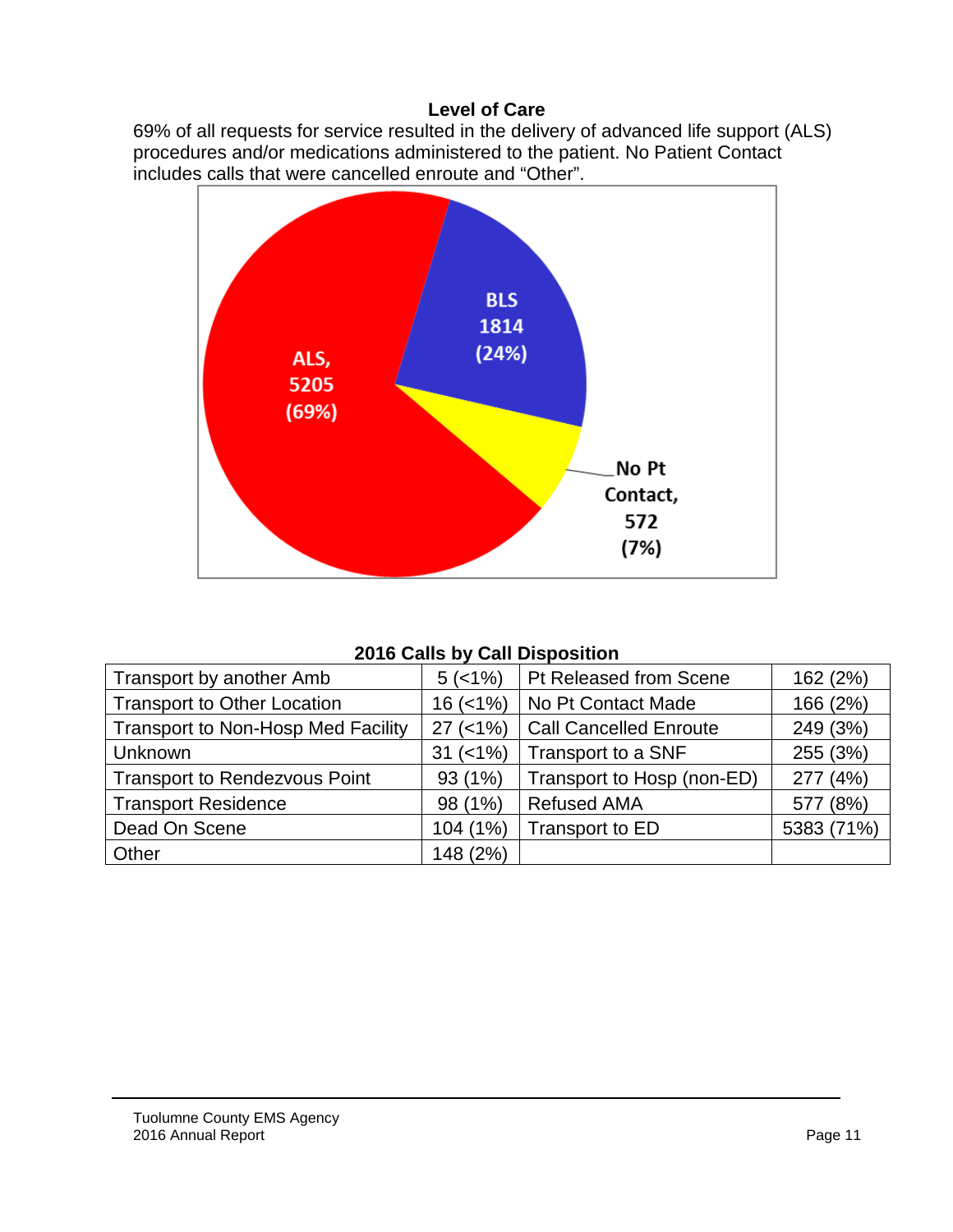| <b>PATIENT DISTRIBUTION</b>                                             |                |                                    |                |
|-------------------------------------------------------------------------|----------------|------------------------------------|----------------|
| The chart below shows the patient distribution by receiving facilities, |                |                                    |                |
| including transfers.                                                    |                |                                    |                |
| Central California Children's Hosp                                      | 1              | <b>Mercy General Hosp</b>          | 3              |
| <b>Clovis Community Hosp</b>                                            | 1              | Other San Francisco Co. Hosp       | 3              |
| Dameron Hosp                                                            | 1              | St Joseph's Medical Center         | 3              |
| Kaiser Hosp, Sacramento                                                 | 1              | Valley Children's Hosp             | 3              |
| Kaiser Hosp, South Sacramento                                           | 1              | Kaiser Hosp of Manteca             | 6              |
| Kaiser Santa Clara                                                      | 1              | Mt Diablo Hosp                     | 6              |
| Mercy Hosp, Merced                                                      | 1              | VA Medical Center Palo Alto        | $\overline{7}$ |
| Other Alameda Co. Hosp                                                  | 1              | Other Fresno Co. Hosp              | 9              |
| Other Contra Costa Co. Hosp                                             | 1              | San Joaquin General Hosp           | 10             |
| Other Napa Co. Hosp                                                     | 1              | Oak Valley Hosp                    | 11             |
| Other Sacramento Co. Hosp                                               | 1              | California Pacific Medical Center  | 17             |
| Other San Mateo Co. Hosp                                                | 1              | <b>Stanford University Hosp</b>    | 20             |
| San Jose Medical Center                                                 | 1              | <b>U.C.S.F. Medical Center</b>     | 26             |
| Shriner's Hosp Sacramento                                               | 1              | Oakland Children's Hosp            | 34             |
| St Joseph's Behavioral Health                                           | 1              | <b>U.C. Davis Medical Center</b>   | 49             |
| <b>Sutter Roseville Medical Center</b>                                  | 1              | <b>Modesto Rehabilitation Hosp</b> | 72             |
| Mark Twain-St. Joseph's                                                 | 2              | <b>Other Hosp Not Listed</b>       | 87             |
| Mercy San Juan Hosp                                                     | $\overline{2}$ | <b>Memorial Medical Center</b>     | 164            |
| Other Santa Clara Co. Hosp                                              | $\overline{2}$ | <b>Doctors Medical Center</b>      | 507            |
| Sequoia Hosp                                                            | $\overline{2}$ | <b>SRMC</b>                        | 4653           |
| Lucile Packard Children's Hosp                                          | 3              |                                    |                |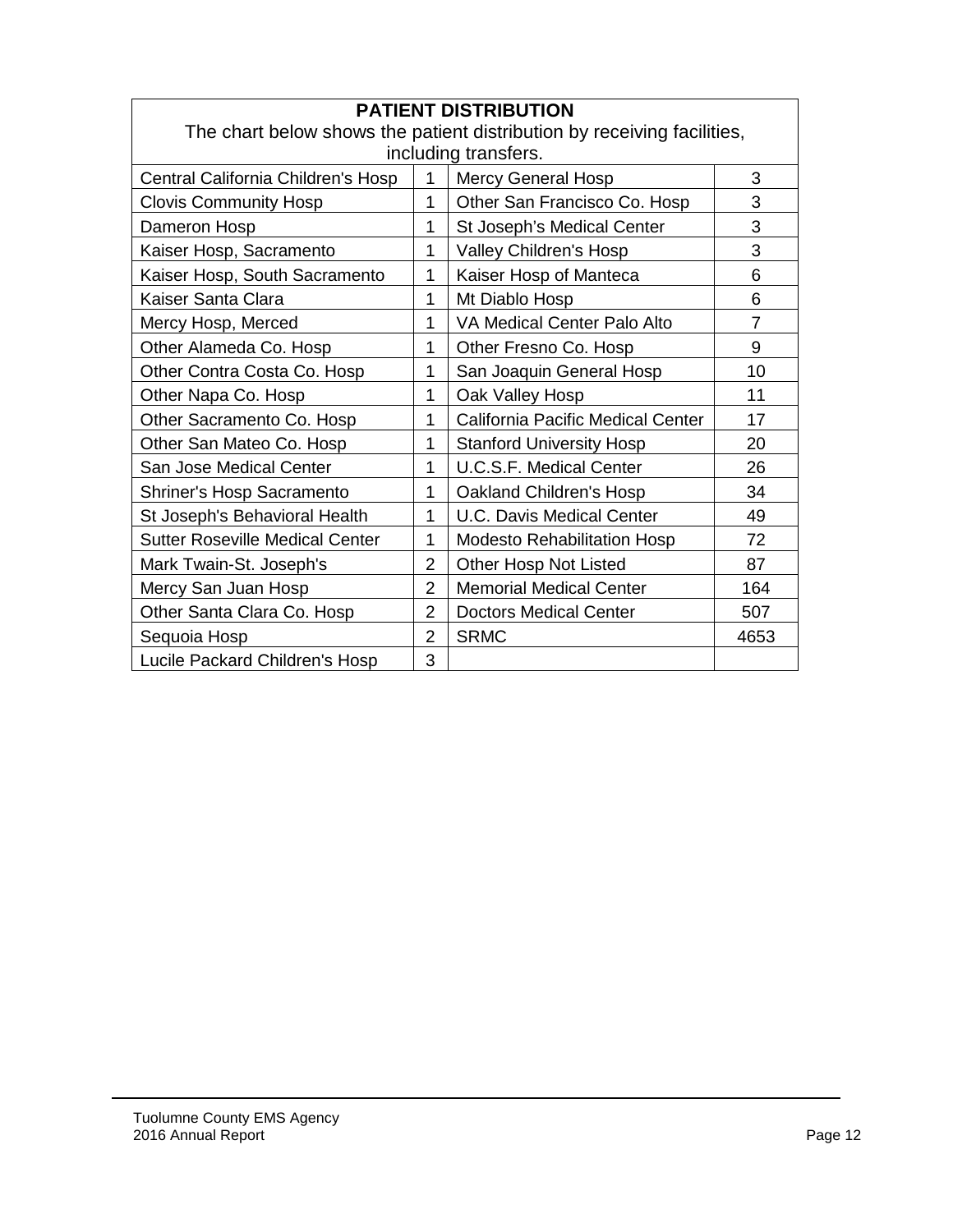

**2016 Calls by Patients Primary Illness/Injury Type**



Poisoning category does not differentiate between accidental and intentional ingestion or overdose. Nor does it differentiate between prescription and illicit drugs. Medication reactions and anaphylaxis are included in the Medical category.

Tuolumne County EMS Agency 2016 Annual Report **Page 13**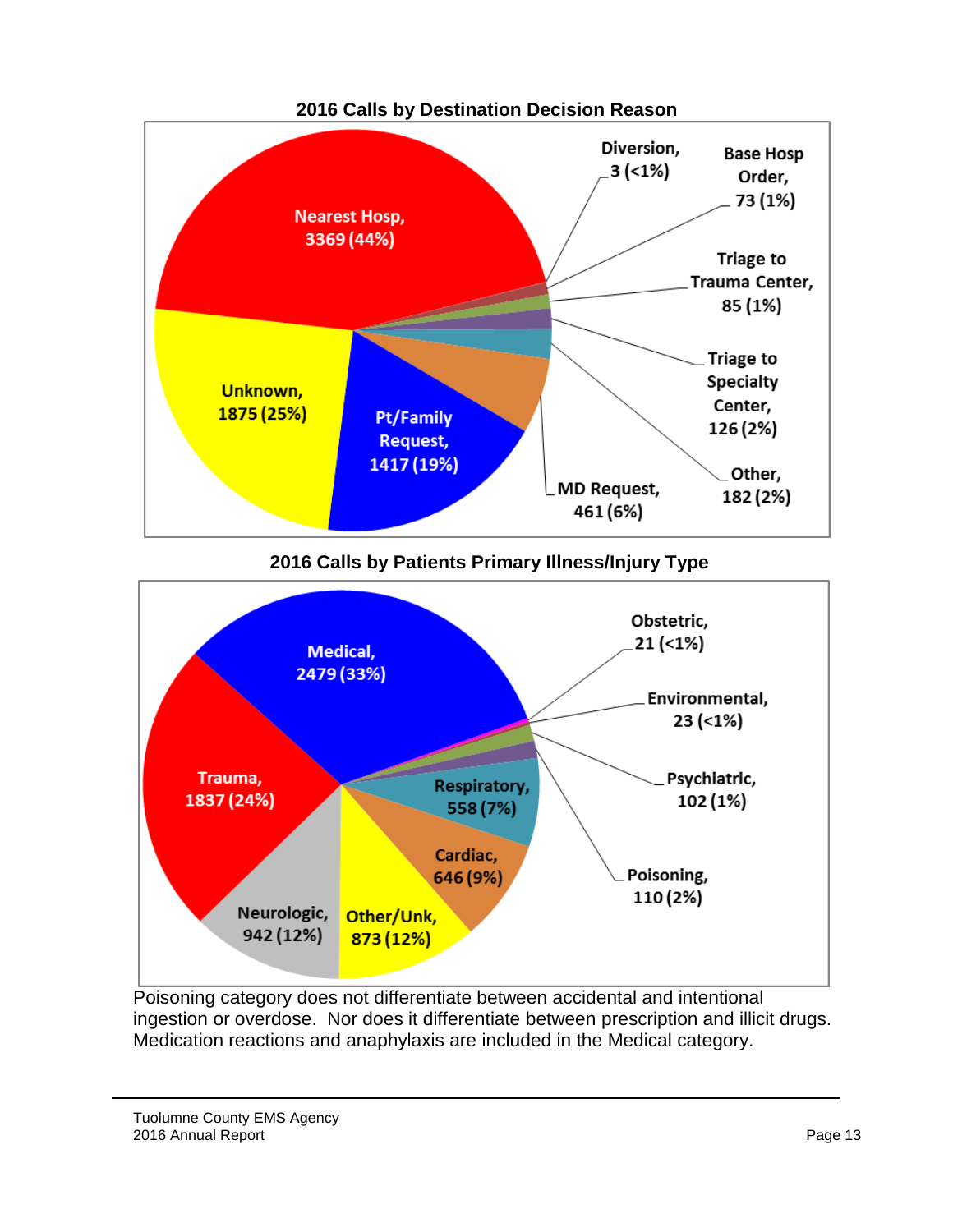#### **2016 EMS Demographics**

The average age of EMS patients is 61 for males, 64 for females and 62.5 overall. Males comprise 48% of ambulance patients and 52% are females.



### **TRAUMA SYSTEM**

The chart below shows the mechanism of injury for major trauma victims in Tuolumne County in 2016.

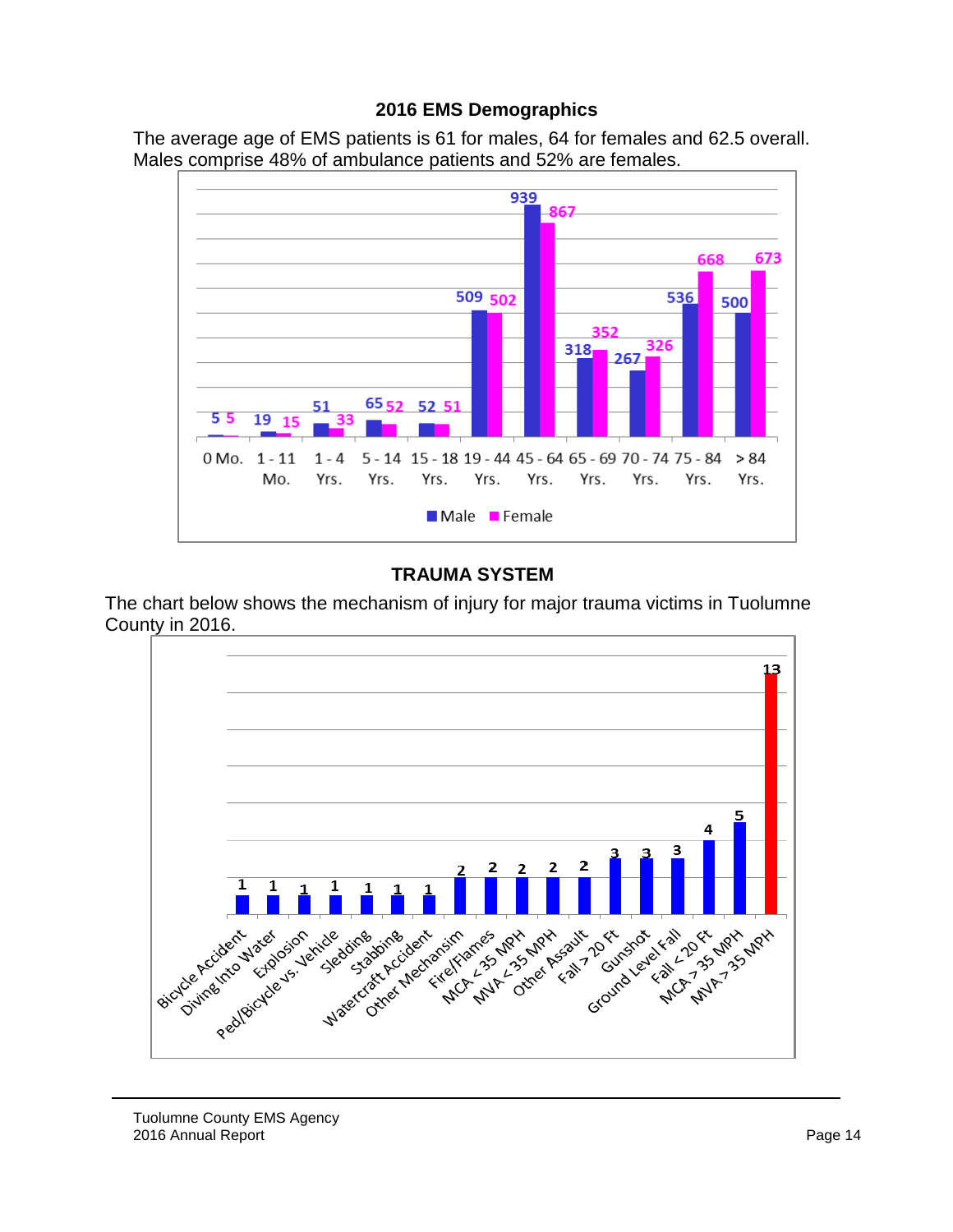The Tuolumne County Trauma Plan has defined ten separate trauma triage criteria. The criteria are designed to categorize those trauma patients with an increased risk of mortality and morbidity due to their injuries. Paramedic judgment was the criteria used 50% of the time.



# **2016 Major Trauma Patient by Age & Gender**  $12$ 6 6 4  $\overline{\mathbf{2}}$  $2<sub>2</sub>$  $\overline{\mathbf{2}}$  $\mathbf{1}$  $\mathbf{1}$ 5 - 14 Yrs 15 - 18 Yrs 19 - 44 Yrs 45 - 64 Yrs 65 - 69 Yrs 70 - 74 Yrs 75 - 84 Yrs > 84 Yrs Male Female

The average age of the Major Trauma patients is 43 for males, 50 for females and 45 overall. Males comprise 68% of ambulance patients and 32% are females.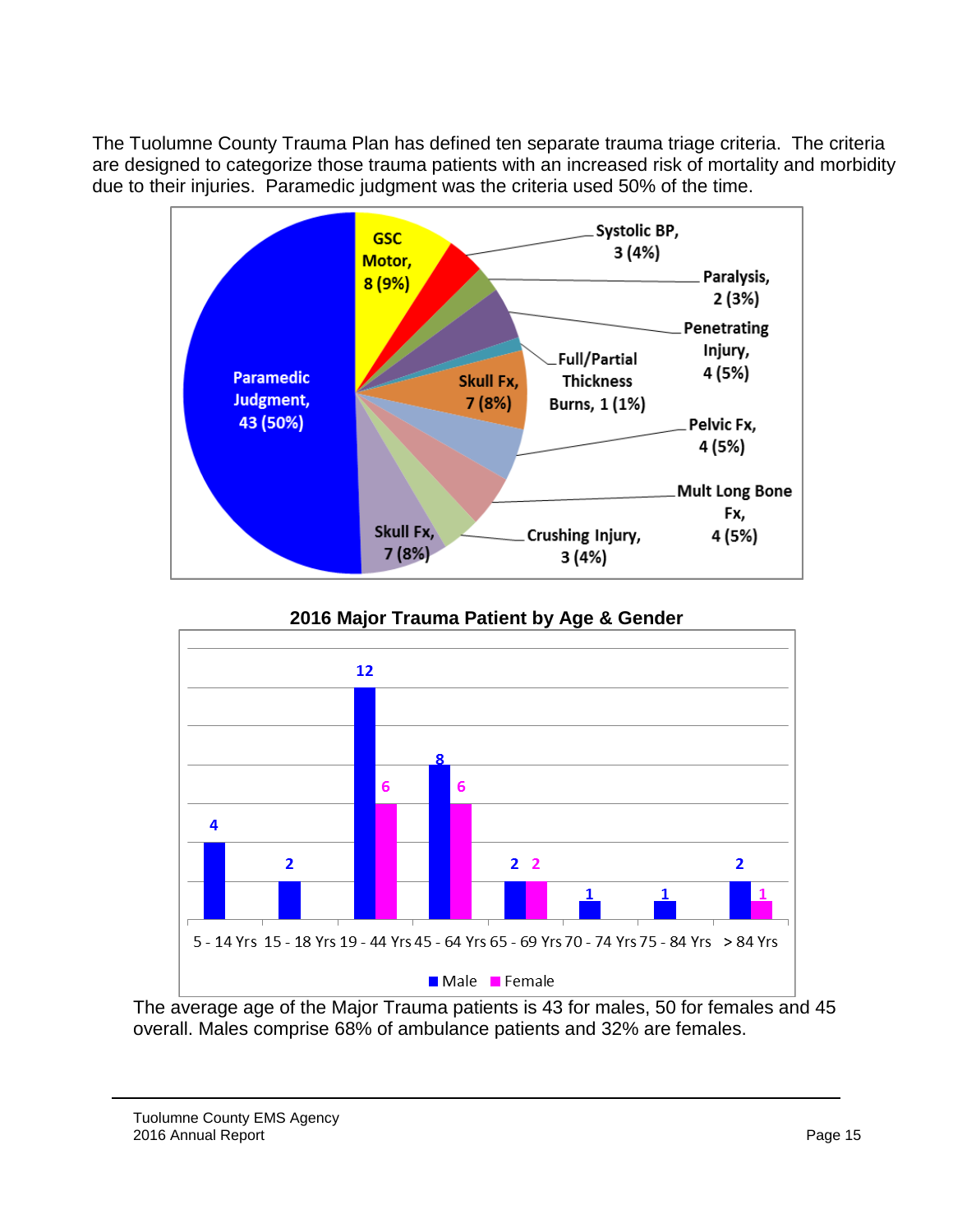

**2016 Major Trauma Patients by Receiving Hospital**



The Tuolumne County Trauma Plan has identified three major trauma patient destinations.

- 1. Doctors Medical Center (adult)
- 2. Memorial Medical Center (adult)
- 3. U.C. Davis Medical Center (adult & pediatric)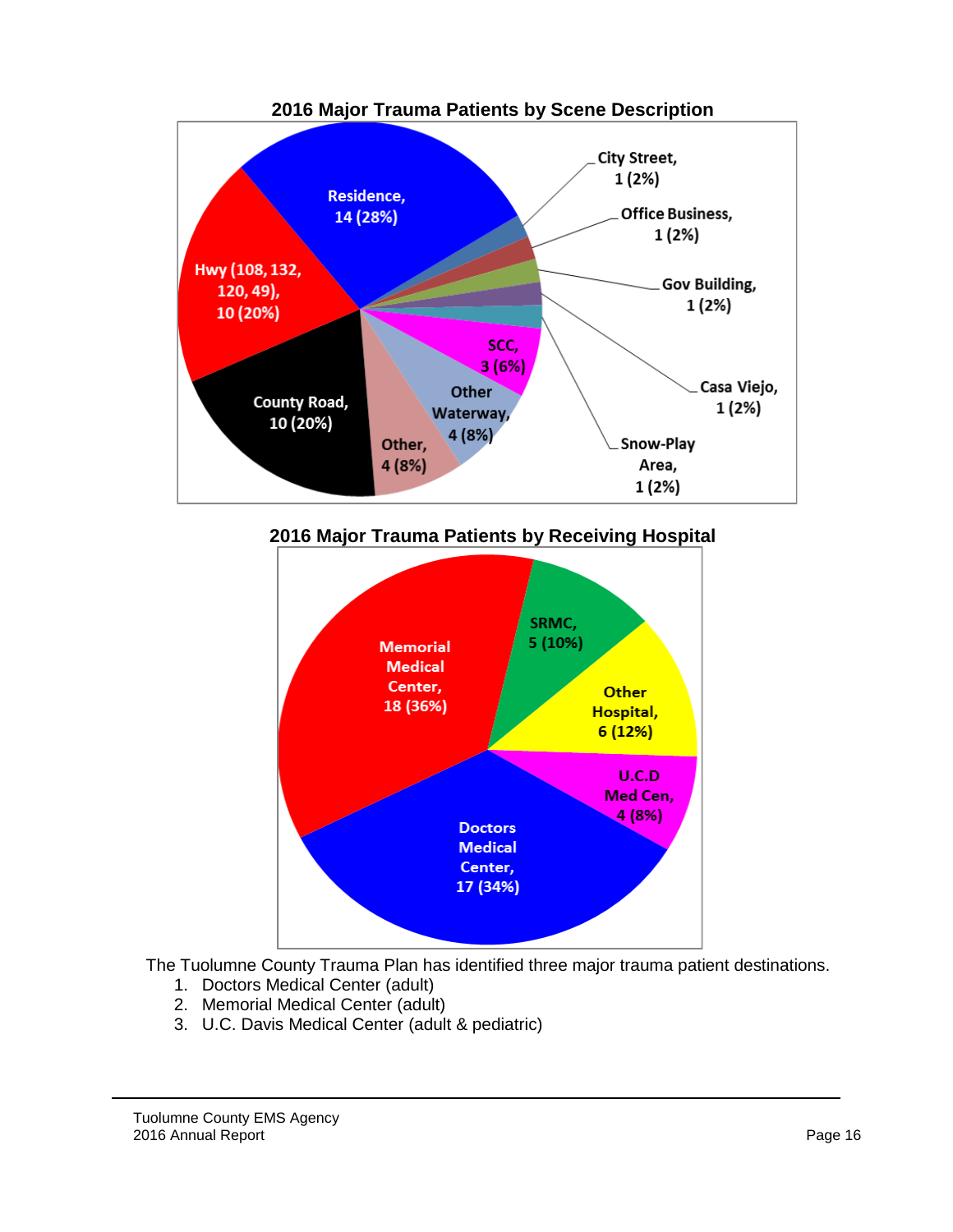

In 2016, 11 patients met the STEMI triage criteria; 4 of them were transported to SRMC by ground ambulance, 6 were transported to Doctors Medical Center and 1 was transported to Memorial Medical Center. Males comprised 82% of STEMI patients, 18% female. The average age of STEMI patients was 67 years old.



**CARDIAC ARRESTS Cardiac Arrest by Age & Gender**

In 2016, males comprise 60% of cardiac arrest victims. The average age was 64 years for males, 70 years for females, 66 years overall.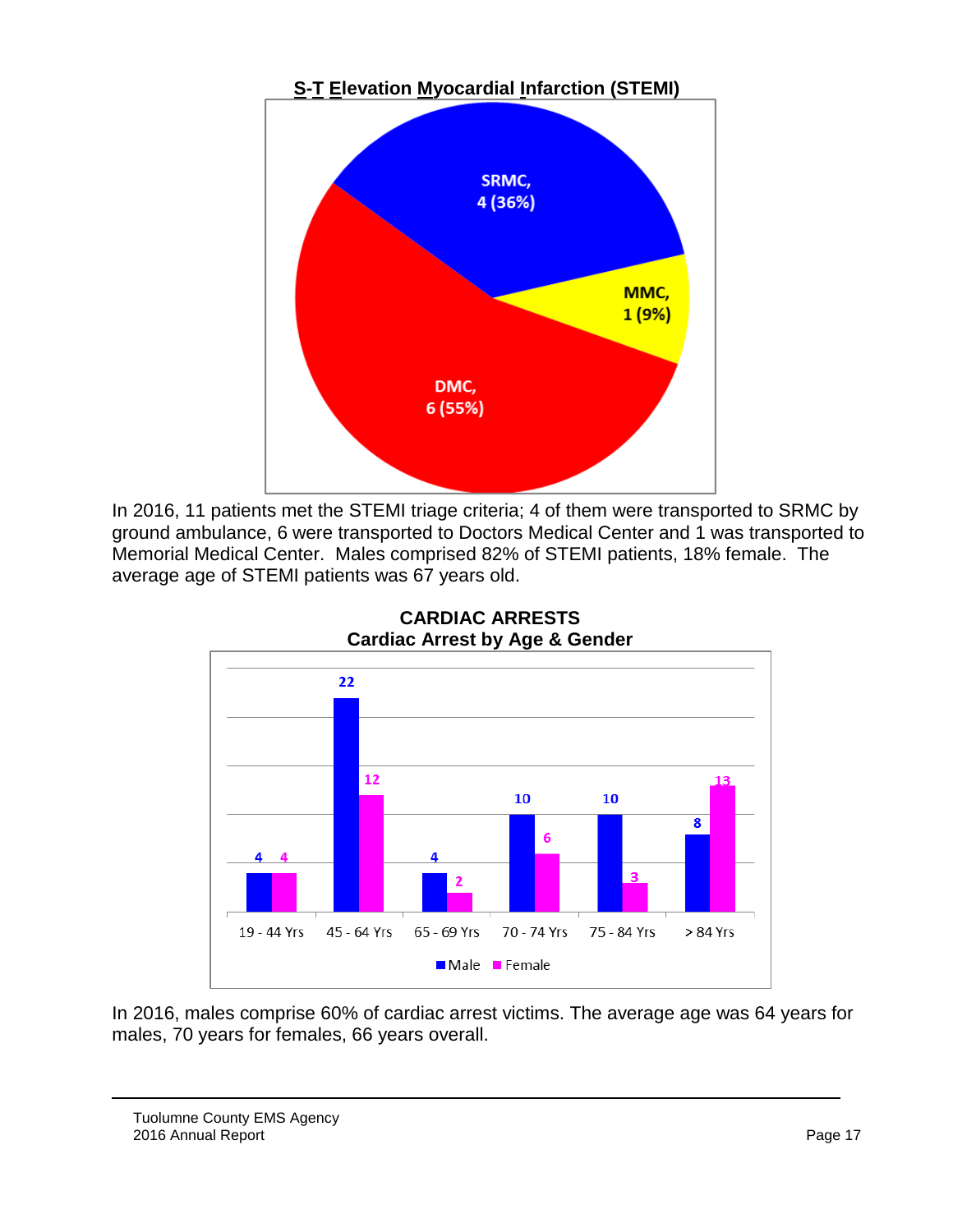#### **2016 Cardiac arrest Outcomes (Utstein Reporting Method)**

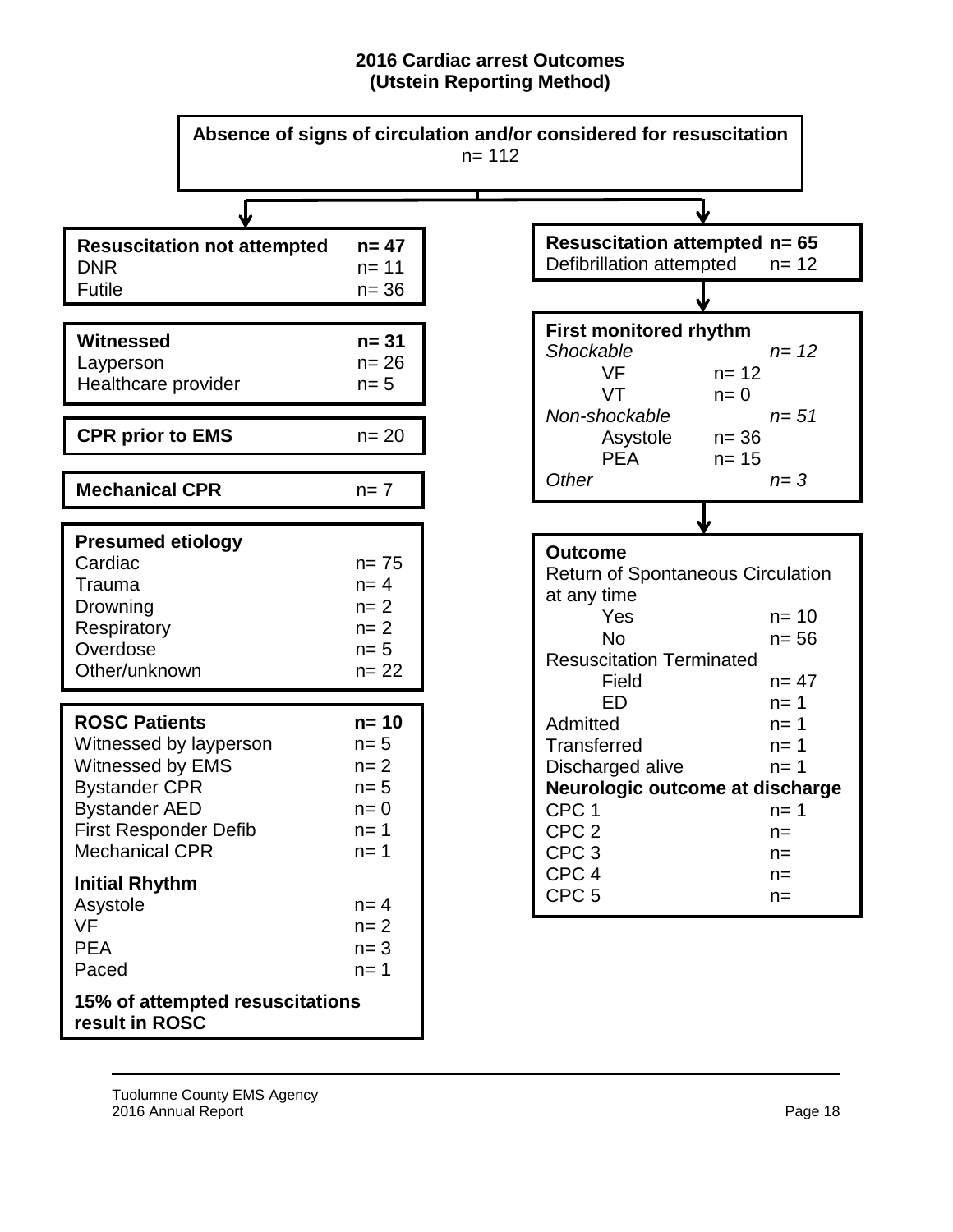#### **ALS MEDICATIONS**

The charts below represent the number of times a medication was administered and how many patients received the medication.





**2016 Medications by Patients & Administrations Chart #2**

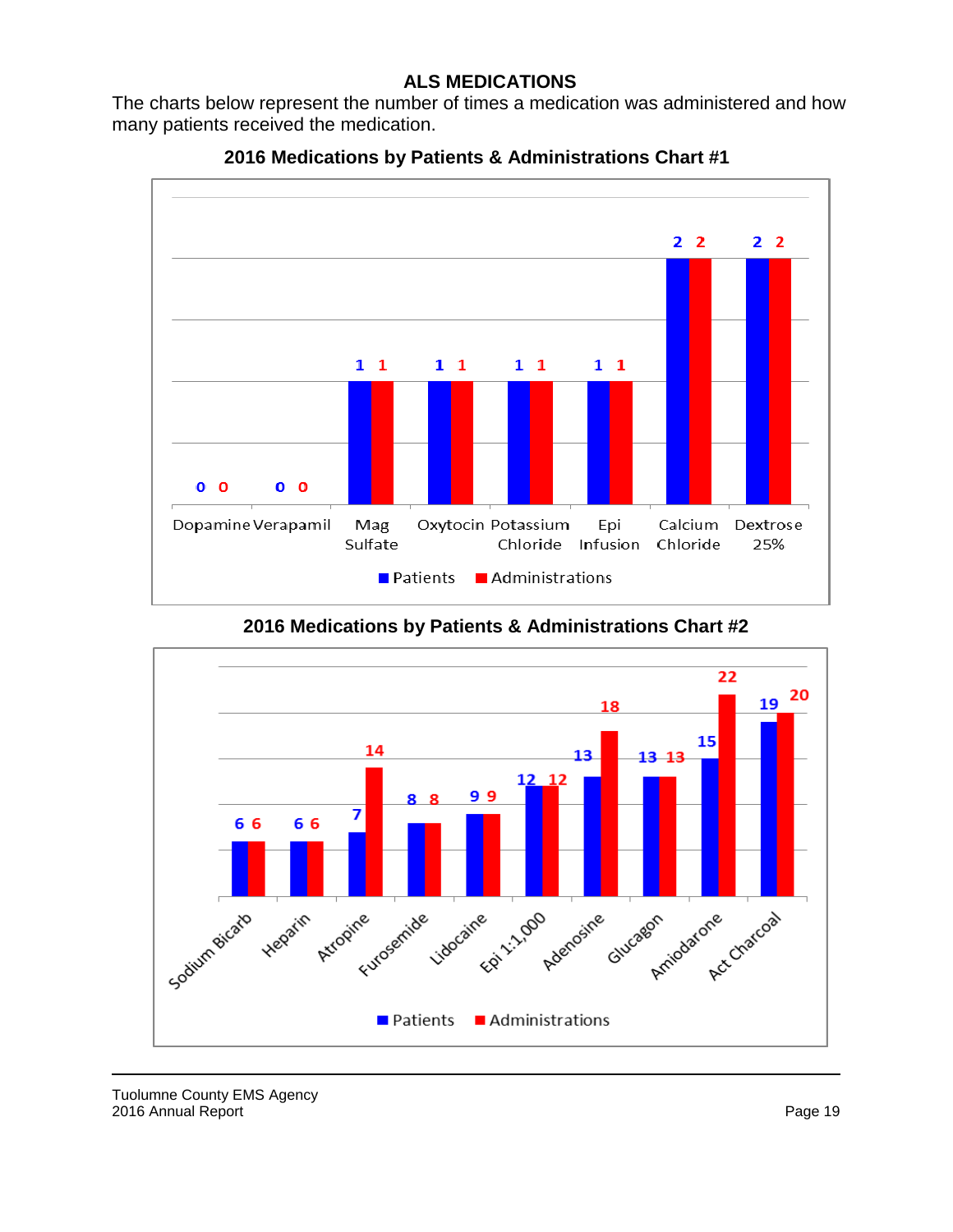

**2016 Medications by Patients & Administrations Chart #3**

**2016 Medications by Patients & Administrations Chart #4**